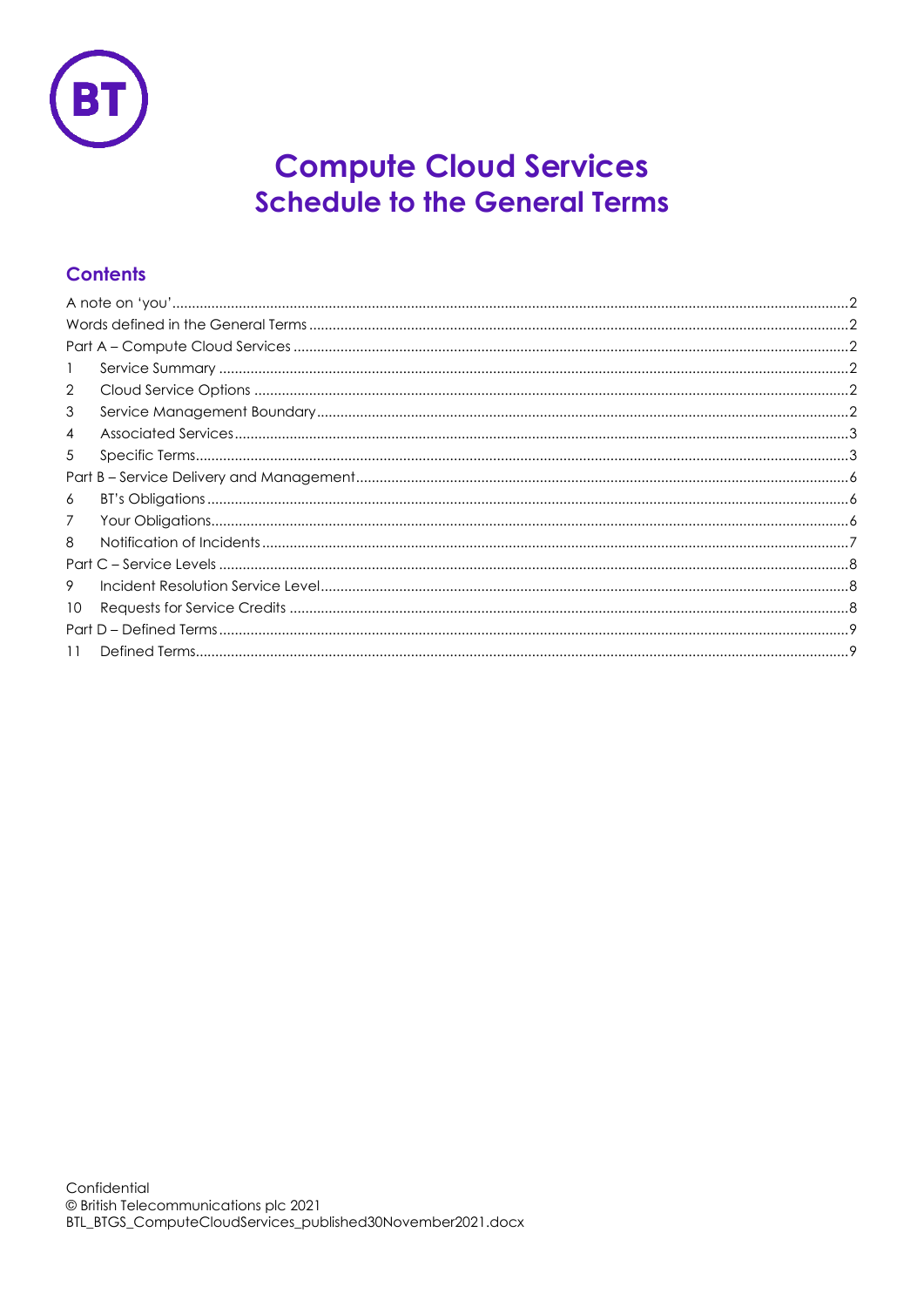

#### <span id="page-1-0"></span>**A note on 'you'**

'You' and 'your' mean the Customer.

#### <span id="page-1-1"></span>**Words defined in the General Terms**

Words that are capitalised but have not been defined in this Schedule have the meanings given to them in the General Terms.

### <span id="page-1-2"></span>**Part A – Compute Cloud Services**

#### <span id="page-1-3"></span>**1 Service Summary**

1.1 BT will provide you with cloud services as set out in any applicable Order and up to the point of the Service Management Boundary as set out in Paragraph [3](#page-1-5) ("**Compute Cloud Services**"). Cloud services listed in this Schedule can be ordered as a standalone services only.

#### <span id="page-1-4"></span>**2 Cloud Service Options**

BT will provide you with any of the following Cloud Services ("**Cloud Service Options**") delivered to you as software as a service, as set out in any applicable Order and in accordance with the details set out in that Order:

#### <span id="page-1-9"></span><span id="page-1-7"></span>2.1 **Multi Cloud Management Platform**

- 2.1.1 Multi Clod Management Platform provides access to an intelligent portal which enables you to manage multiple cloud platforms from a single interface (**"Multi Cloud Management Platform"**).
- <span id="page-1-6"></span>2.1.2 The following features will be provided as part of the Multi Cloud Management Platform:
	- (a) Automation ability to use infrastructure as a code to automate most of your manual IT operational tasks;
	- (b) Orchestration ability to automate tasks across multiple cloud platforms;
	- (c) Monitoring of instances and applications;
	- (d) Access logs for feedback loops;
	- (e) Backup and recover on-demand;
	- (f) Ability to control all activities for all of your users, tenants, and clouds; and
	- (g) Provisioning and deployment of private and public clouds using blueprints and workflows.
- 2.1.3 You will use the features provided with the Multi Cloud Management Platform to build a service for your Users.
- 2.1.4 BT does not offer management of any of the features listed in Paragraph [2.1.2](#page-1-6)[2.1](#page-1-7) above for you. It is exclusively for you to use, manage and operate your infrastructure.

#### <span id="page-1-8"></span>2.2 **Hybrid Cloud Cost Optimization**

- 2.2.1 BT will provide you with read-only access to an online platform where you will have visibility into resource usage of your cloud environment, including:
	- (a) insight through your custom reports and role-based dashboards;
	- (b) cost control through your recommended savings;
	- (c) governance and security insights; and
	- (d) facilitating internal cost charging;

#### ("**Hybrid Cloud Cost Optimization**").

- 2.2.2 BT will setup the Hybrid Cloud Cost Optimization and will work with your Users to build custom reports and dashboards that you will be able to view or have sent to Users, who have subscribed to receive the reports.
- 2.2.3 Assist-model. BT will not manage your environment, but, where you choose "assist-model" of Hybrid Cloud Cost Optimization, BT will assist you in reporting and cost optimisation.

#### <span id="page-1-5"></span>**3 Service Management Boundary**

- 3.1 BT will provide the Compute Cloud Service in accordance with Parts B and C of this Schedule and as set out in any applicable Order ("**Service Management Boundary**").
- 3.2 BT will have no responsibility for the Compute Cloud Service outside the Service Management Boundary.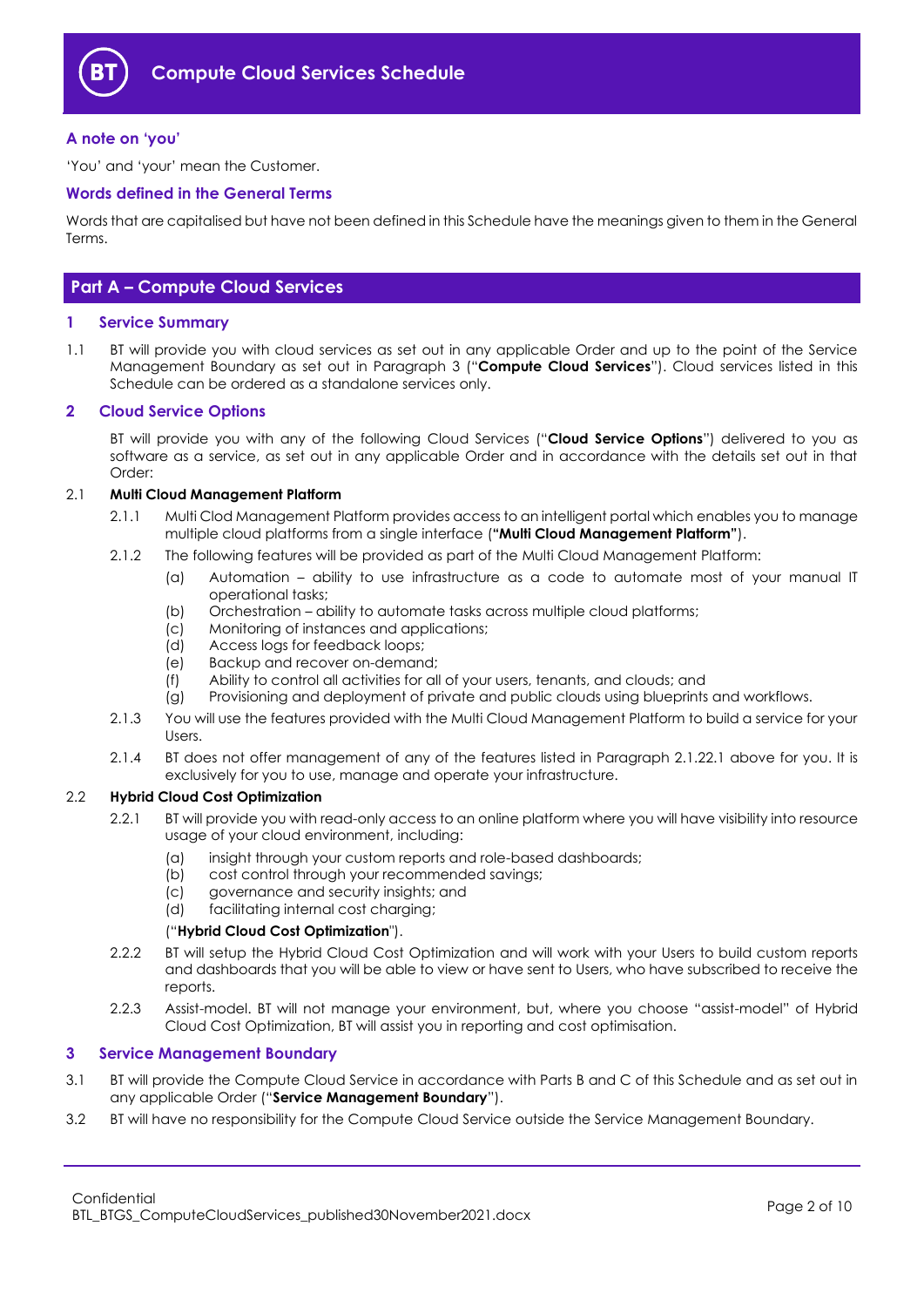

3.3 BT does not make any representations, whether express or implied, about whether the Compute Cloud Service will operate in combination with any Customer Equipment or other equipment and software.

#### <span id="page-2-0"></span>**4 Associated Services**

- <span id="page-2-6"></span>4.1 You will have the following services in place that will connect to the Compute Cloud Service and are necessary for the Compute Cloud Service to function and will ensure that these services meet the minimum technical requirements that BT specifies:
	- 4.1.1 computer hardware, software and telecommunications equipment and services necessary to access and use the Compute Cloud Service;
	- 4.1.2 an Internet connection; and
	- 4.1.3 Cloud Services, either purchased from BT or through the Cloud Services providers directly;

#### ("**Enabling Services**").

4.2 If BT provides you with any services other than the Compute Cloud Service (including any Enabling Service) this Schedule will not apply to those services and those services will be governed by their separate terms.

#### <span id="page-2-1"></span>**5 Specific Terms**

#### 5.1 **Minimum Period of Service and Renewal Periods**

- 5.1.1 Subject to Paragraph [5.2,](#page-2-2) unless one of us gives Notice to the other of an intention to terminate the Compute Cloud Service at least 30 days before the end of the Minimum Period of Service or a Renewal Period, at the end of the Minimum Period of Service or Renewal Period, the Compute Cloud Service will automatically extend for a Renewal Period and both of us will continue to perform each of our obligations in accordance with the Contract.
- 5.1.2 If either of us gives Notice to the other of an intention to terminate the Compute Cloud Service, BT will cease delivering the Compute Cloud Service at the time of 23:59 on the last day of the Minimum Period of Service or subsequent Renewal Period.

#### <span id="page-2-2"></span>5.2 **Notice to Amend**

- 5.2.1 BT may propose changes to this Schedule, the General Terms or the Charges (or any of them) by giving you Notice at least 90 days prior to the end of the Minimum Period of Service and each Renewal Period ("**Notice to Amend**").
- <span id="page-2-3"></span>5.2.2 Within 21 days of any Notice to Amend, you will provide BT Notice:
	- (a) agreeing to the changes BT proposed, in which case those changes will apply from the beginning of the following Renewal Period;
	- (b) requesting revisions to the changes BT proposed, in which case both of us will enter into good faith negotiations for the remainder of that Minimum Period of Service or Renewal Period, as applicable, and, if agreement is reached, the agreed changes will apply from the beginning of the following Renewal Period; or
	- (c) terminating the Contract at the end of the Minimum Period of Service or Renewal Period, as applicable.
- <span id="page-2-4"></span>5.2.3 If we have not reached agreement in accordance with Paragraph [5.2.2\(b\)](#page-2-3) by the end of the Minimum Period of Service or the Renewal Period, the terms of this Schedule will continue to apply from the beginning of the following Renewal Period unless you give Notice in accordance with Paragraph [5.2.2\(c\)](#page-2-4) or BT may give Notice of termination, in which case BT will cease delivering the Compute Cloud Service at the time of 23:59 on the last day of the Minimum Period of Service or subsequent Renewal Period as applicable.

#### 5.3 **Customer Committed Date**

- 5.3.1 If you request a change to the Compute Cloud Service, then BT may revise the Customer Committed Date to accommodate that change.
- 5.3.2 BT may expedite delivery of the Compute Cloud Service for operational reasons or in response to a request from you, but this will not revise the Customer Committed Date.

#### <span id="page-2-5"></span>5.4 **Service Transition**

- 5.4.1 If you are transitioning your existing services to BT, you will provide any information or access BT reasonably requests within a reasonable period of time before the Service Start Date, including:
	- (a) an inventory list with information relating to the Customer Infrastructure to be transitioned with relevant specifications, including: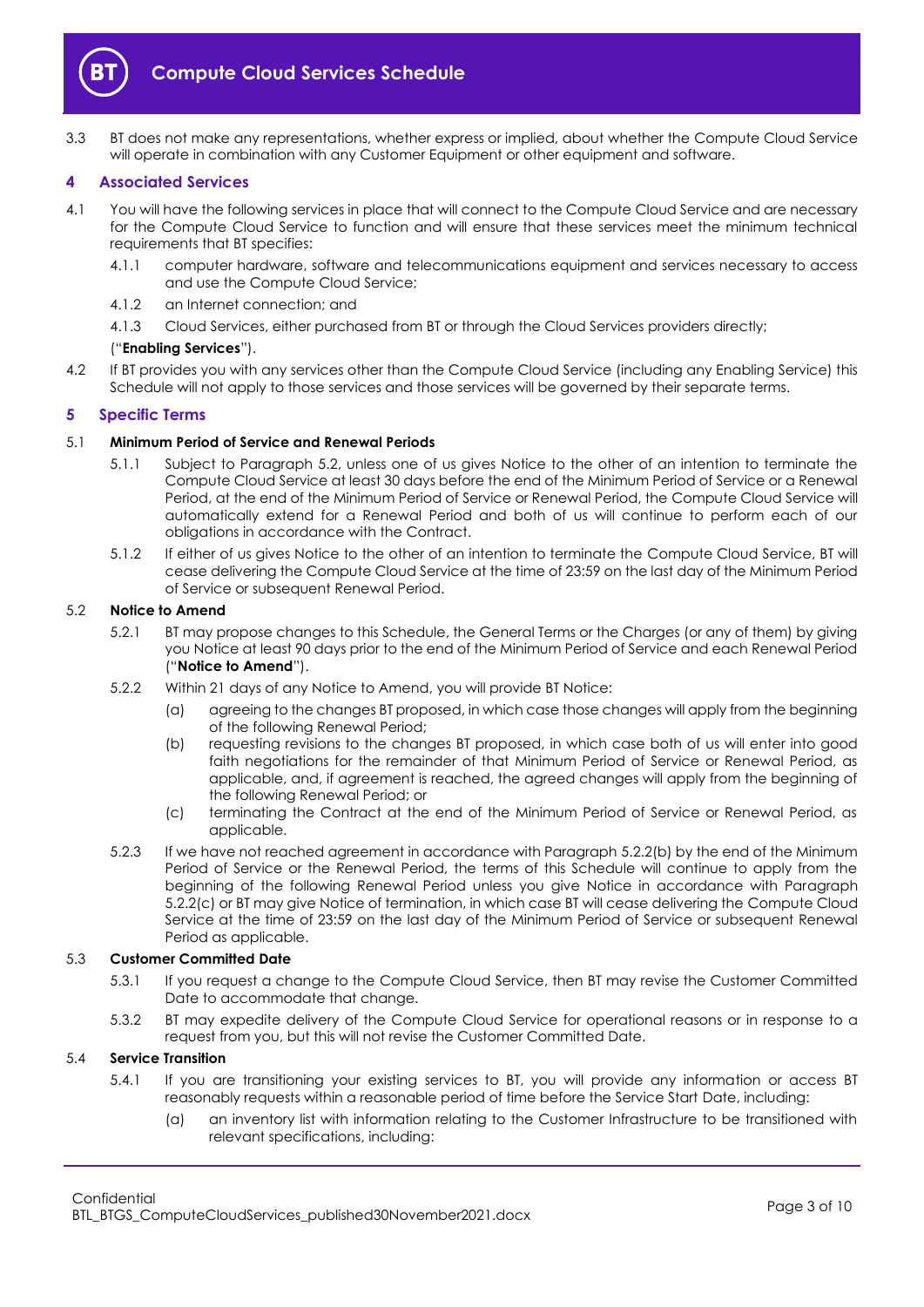

- (i) software licence information;
- (ii) network diagrams;
- (iii) Device name and IP addressing; and
- (iv) details of any third party contracts, service level agreements and equipment;
- (b) access to the Customer Infrastructure prior to the Operational Service Date;
- 5.4.2 Any changes to the inventory provided in accordance with Paragraph [5.4.1\(a\)](#page-2-5) will be made in writing and:
	- (a) may cause delay to the transition of your service or the Service Start Date; and
	- (b) may result in a change to the Charges to reflect the revised scope of the Compute Cloud Service.
- 5.4.3 You will provide reasonable technical support before and after the Service Start Date.

#### 5.5 **Termination of Cloud Services**

If the Cloud Services are terminated for whatever reason, BT will automatically terminate the Compute Cloud Service and you will pay the Termination Charges and any other charges as set out in any applicable Order and this Contract.

#### 5.6 **Invoicing**

- 5.6.1 Unless set out otherwise in any applicable Order, BT will invoice you for the following Charges in the amounts set out in any applicable Order:
	- (a) Usage Charges, monthly or quarterly in arrears (depending on your billing frequency), calculated at the then current rates;
	- (b) Professional Services Charges;
	- (c) any Termination Charges incurred as a result of early termination.
- 5.6.2 BT may invoice you for any of the following Charges in addition to those set out in any applicable Order:
	- (a) Charges for investigating Incidents that you report to BT where BT finds no Incident or that the Incident is caused by something for which BT is not responsible under the Contract;
	- (b) Charges for commissioning the Compute Cloud Service in accordance with Paragraph [6.2](#page-5-3) outside of Business Hours;
	- (c) Charges for expediting provision of the Compute Cloud Service at your request after BT has informed you of the Customer Committed Date; and
	- (d) any other Charges as set out in any applicable Order or the BT Price List or as otherwise agreed between both of us.
- 5.6.3 Where BT has agreed that the Compute Cloud Service may be included within one of BT's standard pricing packages or schemes, during the period that the Compute Cloud Service is included in the pricing package or scheme, the Charges specified in the Schedule may be amended by the terms of the pricing package or scheme and upon termination of the pricing package or scheme, the Charges will revert to those specified in the Schedule.

#### 5.7 **PCI DSS Compliance Obligations**

- 5.7.1 The Compute Cloud Service is not compliant with PCI DSS nor is it designed or intended to be and you will not use the Compute Cloud Service for the processing, storage or transmission of any Cardholder Data or any data that is subject to PCI DSS.
- 5.7.2 You will indemnify BT for any Claims, losses, costs or liabilities that it incurs as a result of you storing, processing or transmitting data that is subject to PCI DSS.

#### <span id="page-3-0"></span>5.8 **EULA**

- 5.8.1 BT will only provide the Multi Cloud Management Platform if you have entered into the end user licence agreement with the supplier in the form set out at [https://morpheusdata.com/terms-and-conditions/,](https://morpheusdata.com/terms-and-conditions/)  as may be amended or supplemented from time to time by the supplier ("**EULA**").
- 5.8.2 You will observe and comply with the EULA for all any use of the applicable Software.
- 5.8.3 In addition to what it says in Clause 15 of the General Terms, if you do not comply with the EULA, BT may restrict or suspend the Multi Cloud Management Platform upon reasonable Notice, and:
	- (a) you will continue to pay the Charges for the Multi Cloud Management Platform until the end of the Minimum Period of Service; and
	- (b) BT may charge a re-installation fee to re-start the Multi Cloud Management Platform Service.
- 5.8.4 You will enter into the EULA for your own benefit and the rights, obligations, acknowledgements, undertakings, warranties and indemnities granted in accordance with the EULA are between you and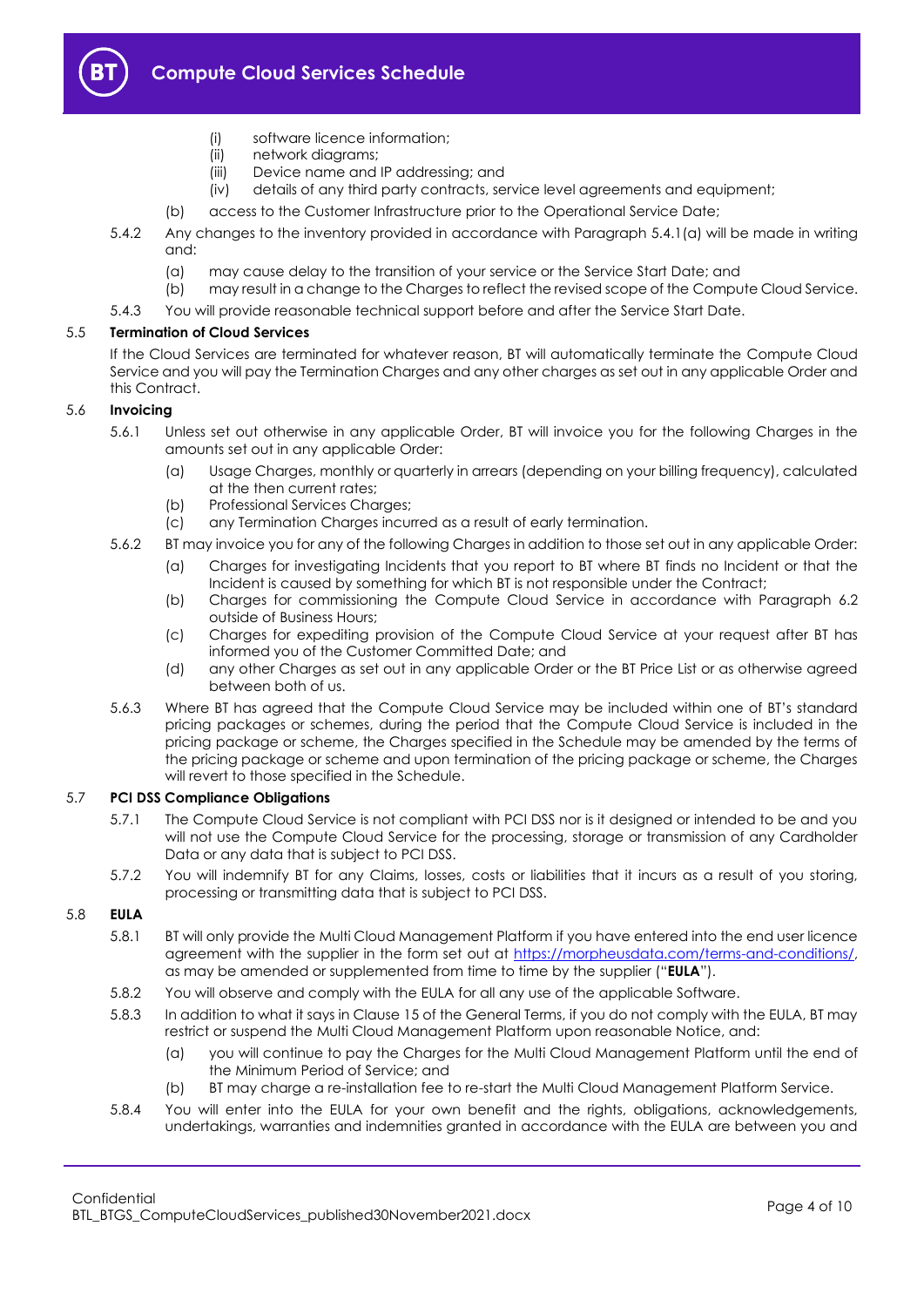

the supplier and you will deal with the supplier with respect to any loss or damage suffered by either of you as such loss or damage will not be enforceable against BT.

5.8.5 Where the EULA is presented in a 'click to accept' function and you require BT to configure or install Software on your behalf, BT will do so as your agent and bind you to the EULA.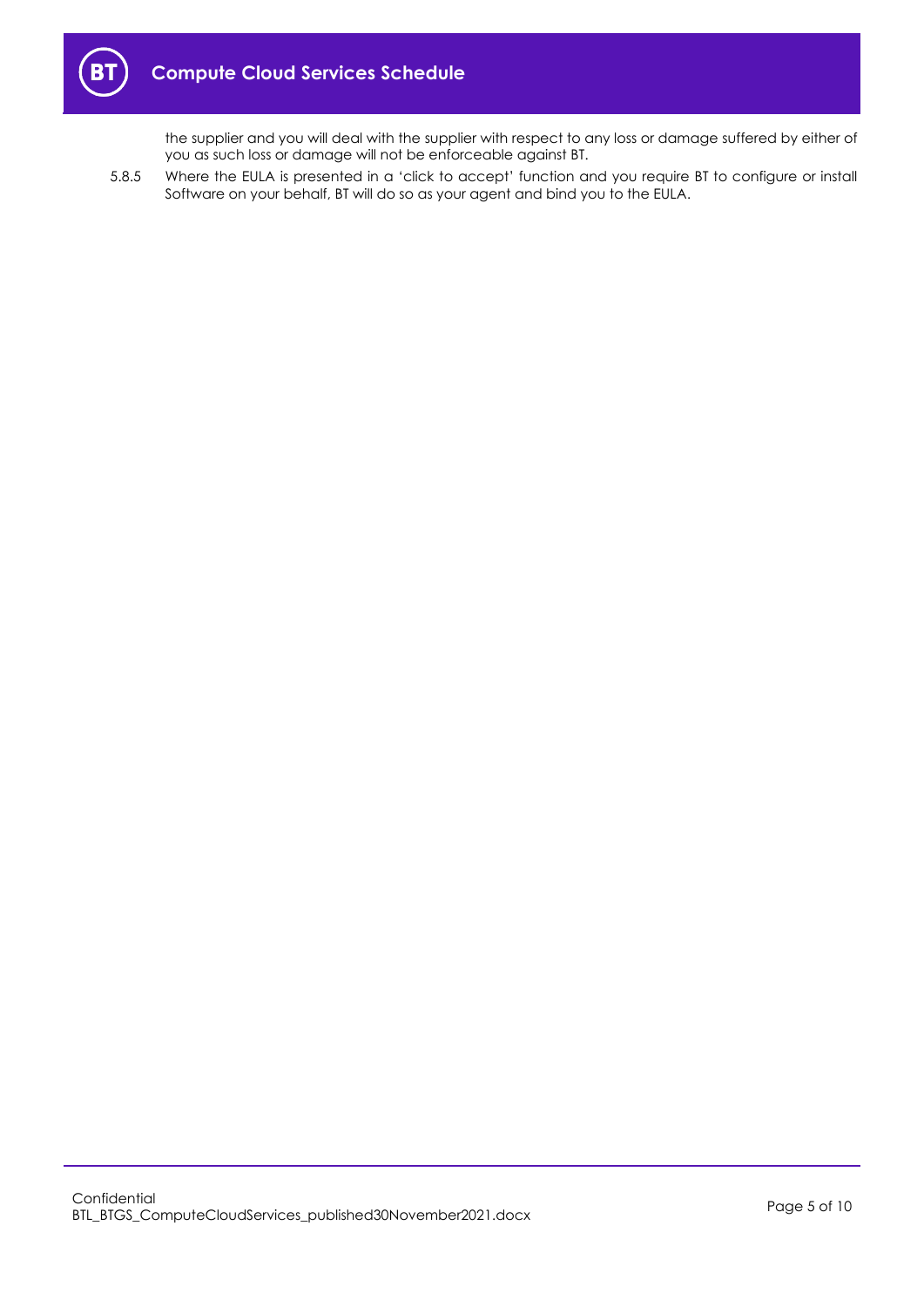

## <span id="page-5-0"></span>**Part B – Service Delivery and Management**

#### <span id="page-5-1"></span>**6 BT's Obligations**

#### 6.1 **Service Delivery**

Before the Service Start Date and, where applicable, throughout the provision of the Compute Cloud Service, BT will provide you with contact details for the Service Desk.

## <span id="page-5-3"></span>6.2 **Commissioning of the Service**

Before the Service Start Date, BT will:

- 6.2.1 configure the Compute Cloud Service;
- 6.2.2 conduct a series of standard tests on the Compute Cloud Service to ensure that it is configured correctly;
- 6.2.3 on the date that BT has completed the activities in this Paragraph [6.2,](#page-5-3) confirm to you that the Compute Cloud Service is available for performance.

#### 6.3 **During Operation**

On and from the Service Start Date, BT:

- 6.3.1 will respond and use reasonable endeavours to remedy an Incident without undue delay and in accordance with the Service Levels in Part C of the Schedule, if BT detects or if you report an Incident;
- 6.3.2 will fulfil Service Requests;
- 6.3.3 may carry out Maintenance from time to time and will use reasonable endeavours to inform you at least five Business Days before any Planned Maintenance on the Compute Cloud Service, however, BT may inform you with less notice than normal where Maintenance is required in an emergency; and
- 6.3.4 may, in the event of a security breach affecting the Compute Cloud Service, require you to change any or all of your passwords.

#### 6.4 **The End of the Service**

On termination of the Compute Cloud Service by either of us, BT will delete any Content, unless you contact BT and ask to retain a copy of that Content, at an additional Charge, or unless it is required by Applicable Law.

#### <span id="page-5-2"></span>**7 Your Obligations**

#### 7.1 **Service Delivery**

Before the Service Start Date and, where applicable, throughout the provision of the Compute Cloud Service, you will:

- <span id="page-5-4"></span>7.1.1 in jurisdictions where an employer is legally required to make a disclosure to its Users and other employees:
	- (a) inform your Users that as part of the Compute Cloud Service being delivered by BT, BT may monitor and report to you the use of any targeted applications by them;
	- (b) ensure that your Users have consented or are deemed to have consented to such monitoring and reporting (if such consent is legally required); and
	- (c) agree that BT will not be liable for any failure by you to comply with this Paragraph [7.1.1,](#page-5-4) you will be liable to BT for any Claims, losses, costs or liabilities incurred or suffered by BT due to your failure to comply with this Paragrap[h 7.1.1.](#page-5-4)
- 7.1.2 allow BT to install all necessary software on your servers or other systems in order for BT to provide the Compute Cloud Service.

#### 7.2 **During Operation**

On and from the Service Start Date, you will:

- 7.2.1 ensure that Users report Incidents to the Customer Contact and not to the Service Desk;
- 7.2.2 ensure that the Customer Contact will take Incident reports from Users and pass these to the Service Desk using the reporting procedures agreed between both of us, and is available for all subsequent Incident management communications;
- 7.2.3 ensure that any Customer Equipment that is connected to the Compute Cloud Service or that you use, directly or indirectly, in relation to the Compute Cloud Service is:
	- (a) adequately protected against viruses and other breaches of security;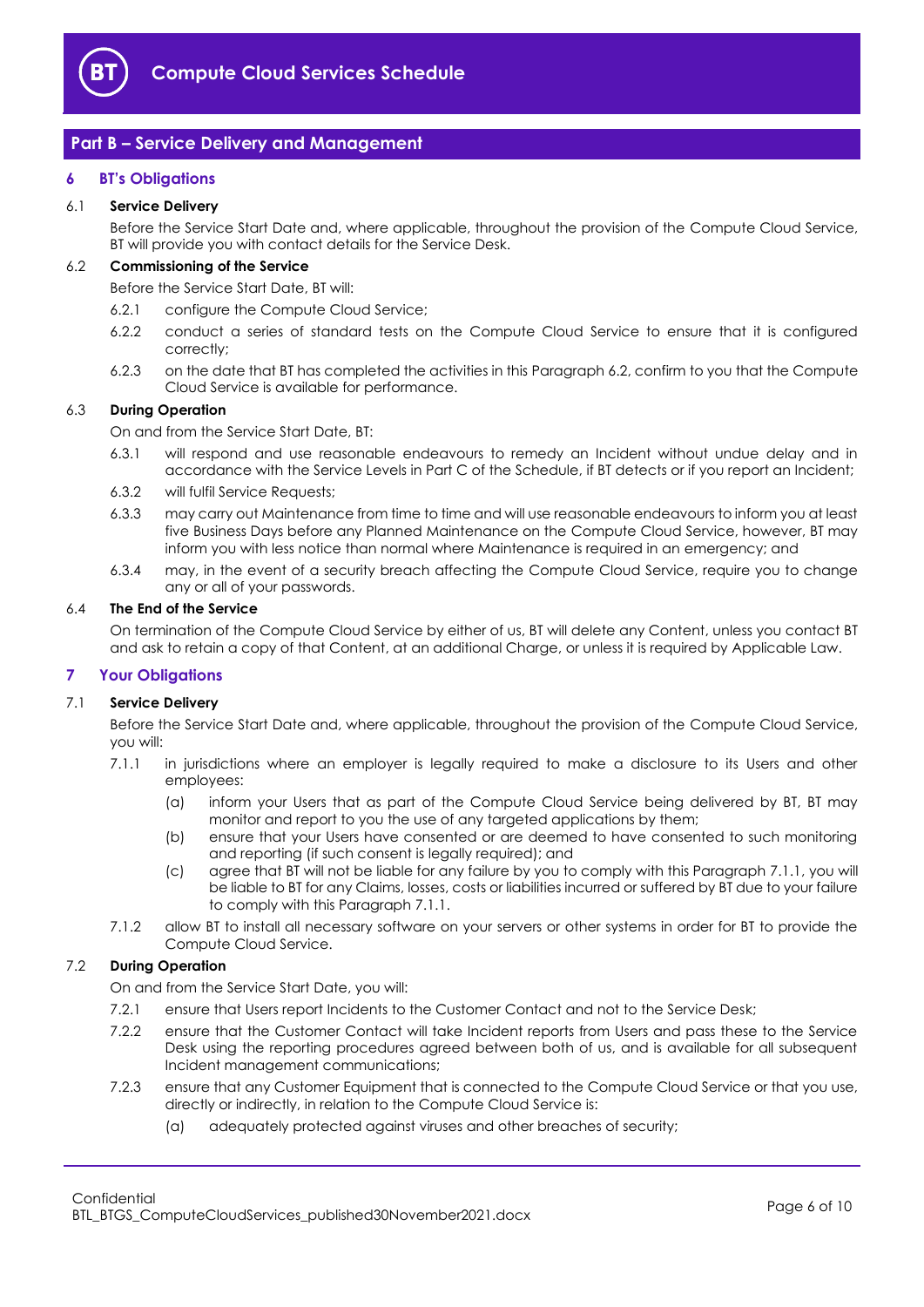

- (b) technically compatible with the Compute Cloud Service and will not harm or damage BT Equipment, or any of BT's suppliers' or subcontractors' network or equipment; and
- (c) approved and used in accordance with relevant instructions, standards and Applicable Law and any safety and security procedures applicable to the use of that Customer Equipment;
- 7.2.4 immediately disconnect any Customer Equipment, or advise BT to do so at your expense, where Customer Equipment:
	- (a) does not meet any relevant instructions, standards or Applicable Law; or
	- (b) contains or creates material that is in breach of the Acceptable Use Policy and you are contacted by BT about such material,

and redress the issues with the Customer Equipment prior to reconnection to the Compute Cloud Service;

- 7.2.5 distribute, manage and maintain access profiles, passwords and other systems administration information relating to the control of Users' access to the Compute Cloud Service;
- 7.2.6 in relation to Multi Cloud Management Service, agree that:
	- (a) BT will provide the Multi Cloud Management Service to you on an "**as is**" and "**as available**" basis. BT does not guarantee that the Multi Cloud Management Service:
		- (i) will be performed error-free or uninterrupted or that BT will correct all errors in the Multi Cloud Management Service;
		- (ii) the Multi Cloud Management Service will operate in combination with your content or applications or with any other software, hardware, systems or data;
		- (iii) the Multi Cloud Management Service, including any products, information or other material you obtain under or in connection with this Contract, will meet your requirements; and
		- (iv) the Multi Cloud Management Service is not designed, intended or licensed for use in hazardous environments requiring fail-safe controls;
- 7.2.7 ensure the security and proper use of all valid User access profiles, passwords and other systems administration information used in connection with the Compute Cloud Service and:
	- (a) immediately terminate access for any person who is no longer a User;
	- (b) inform BT immediately if a User's ID or password has, or is likely to, become known to an unauthorised person, or is being or may be used in an unauthorised way;
	- (c) take all reasonable steps to prevent unauthorised access to the Compute Cloud Service;
	- (d) satisfy BT's security checks if a password is lost or forgotten; and
	- (e) change any or all passwords or other systems administration information used in connection with the Compute Cloud Service if BT requests you to do so in order to ensure the security or integrity of the Compute Cloud Service; and
- 7.2.8 not allow any User specific subscription to be used by more than one individual User unless it has been reassigned in its entirety to another individual User, in which case you will ensure the prior User will no longer have any right to access or use the Compute Cloud Service.

#### <span id="page-6-0"></span>**8 Notification of Incidents**

- <span id="page-6-1"></span>8.1 Where you become aware of an Incident:
	- 8.1.1 the Customer Contact will report any Severity Level 1 Incidents and Severity Level 2 Incidents via telephone to the Service Desk otherwise if the Severity Level 1 Incidents and Severity Level 2 Incident is not reported via telephone it will be deemed a Severity Level 3 Incident;
	- 8.1.2 BT will give you a Ticket;
	- 8.1.3 BT will inform you when it believes the Incident is cleared and will close the Ticket when:
		- (a) you confirm that the Incident is cleared within 24 hours after having been informed; or
		- (b) BT has attempted unsuccessfully to contact you, in the way agreed between both of us, and you have not responded within 24 hours following BT's attempt to contact you.
- <span id="page-6-3"></span><span id="page-6-2"></span>8.2 If you confirm that the Incident is not cleared within 24 hours after having been informed, the Ticket will remain open, and BT will continue to work to resolve the Incident.
- 8.3 Where BT becomes aware of an Incident, Paragraphs [8.1.2,](#page-6-1) [8.1.3](#page-6-2) and [8.2](#page-6-3) will apply.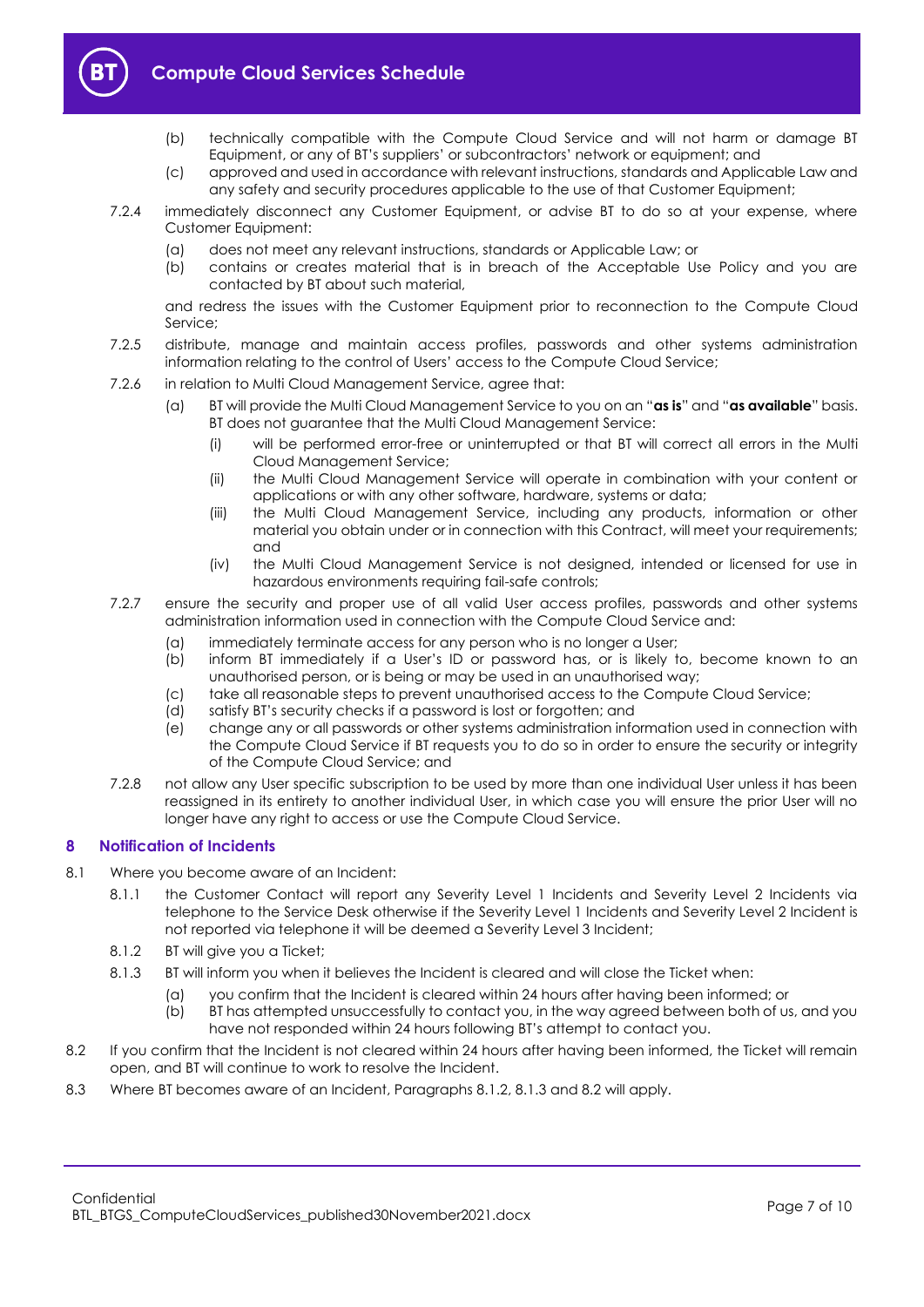

## <span id="page-7-0"></span>**Part C – Service Levels**

#### <span id="page-7-1"></span>**9 Incident Resolution Service Level**

9.1 From the Service Start Date and subject to you reporting at least four Qualifying Incidents per calendar month in accordance with Paragraph [8,](#page-6-0) BT will provide the Compute Cloud Service with the response and resolution times for Qualifying Incidents in accordance with the below table ("**Incident Resolution Service Level**"):

| <b>Incident Category</b> | <b>Response and Resolution Service Levels</b>                                                                                                                                                                                                                                         |
|--------------------------|---------------------------------------------------------------------------------------------------------------------------------------------------------------------------------------------------------------------------------------------------------------------------------------|
| Severity Level 1         | BT will aim to respond to 95% of Qualifying Incidents in any given calendar month within 20<br>minutes and to resolve 90% of Qualifying Incidents in any given calendar month within four<br>hours of you reporting the Qualifying Incident to BT in accordance with Paragraph 8.     |
| Severity Level 2         | BT will aim to respond to 95% of Qualifying Incidents in any given calendar month within 30<br>minutes and to resolve 85% of Qualifying Incidents in any given calendar month within 12<br>hours of you reporting the Qualifying Incident to BT in accordance with Paragraph 8.       |
| Severity Level 3         | BT will aim to respond to 90% of Qualifying Incidents in any given calendar within four hours<br>and to resolve 80% of Qualifying Incidents in any given calendar month within 24 hours of you<br>reporting the Qualifying Incident to BT in accordance with Paragraph 8.             |
| Severity Level 4         | BT will aim to respond to 95% of Qualifying Incidents in any given calendar month within one<br>Business Day and to resolve 90% of Qualifying Incidents in any given calendar month within 72<br>hours of you reporting the Qualifying Incident to BT in accordance with Paragraph 8. |

9.2 If BT fails to meet the Incident Resolution Service Level, you may request Service Credits at the rate of four per cent of the Usage Charges for the Compute Cloud Service with the Usage Charges being based on the month the Incident was reported to BT in accordance with Paragraph [8.](#page-6-0)

#### <span id="page-7-2"></span>**10 Requests for Service Credits**

- <span id="page-7-3"></span>10.1 You may request applicable Service Credits within 28 days of the end of the calendar month in which a Qualifying Incident occurred by providing details of the reason for the claim. Any failure by you to submit a request in accordance with this Paragraph [10.1](#page-7-3) will constitute a waiver of any claim for Service Credits for that calendar month.
- 10.2 Upon receipt of a valid request for Service Credits in accordance with Paragraph [10.1:](#page-7-3)
	- 10.2.1 BT will issue you with the applicable Service Credits by deducting those Service Credits from your invoice within two billing cycles of the request being received; and
	- 10.2.2 following termination of the Contract where no further invoices are due to be issued by BT, BT will pay you the Service Credits in a reasonable period of time.
- 10.3 Service Credits for all Service Levels will be aggregated and are available up to a maximum amount equal to 100 per cent of the monthly Usage Charges based on the calendar month the Qualifying Incident was reported to BT in accordance with Paragrap[h 8.](#page-6-0)
- 10.4 All Service Levels and Service Credits will be calculated in accordance with information recorded by, or on behalf of, BT.
- 10.5 The Service Levels under this Schedule will not apply:
	- 10.5.1 the Cloud Services are unavailable for whatever reason and this is due to no fault of BT;
	- 10.5.2 in the event that Clause 8 or Clause 23 of the General Terms applies; or
	- 10.5.3 during any trial period of the Compute Cloud Service.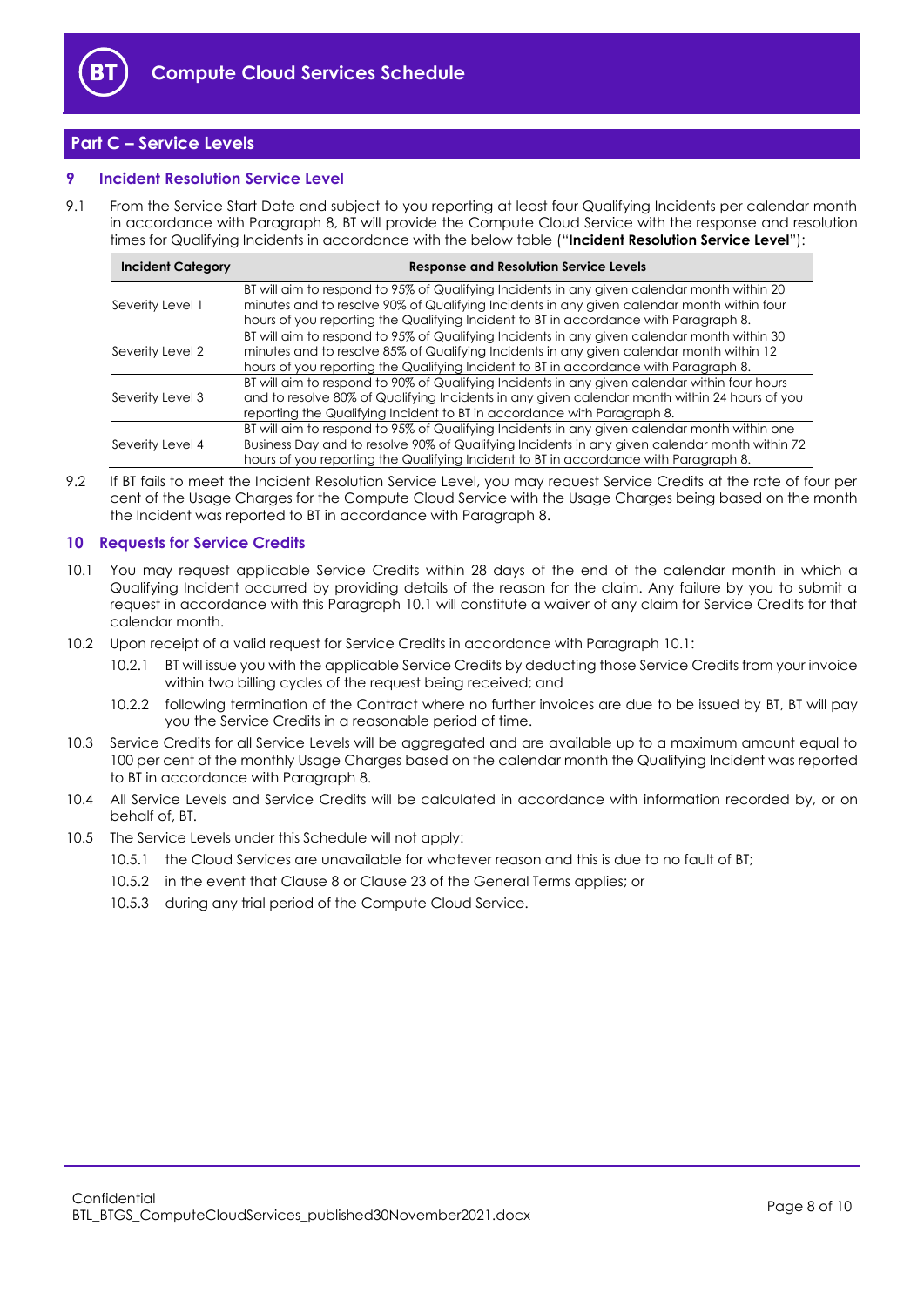

## <span id="page-8-0"></span>**Part D – Defined Terms**

#### <span id="page-8-1"></span>**Defined Terms**

In addition to the defined terms in the General Terms, capitalised terms in this Schedule will have the below meanings (and in the case of conflict between these defined terms and the defined terms in the General Terms, these defined terms will take precedence for the purposes of this Schedule). BT has repeated some definitions in this Schedule that are already defined in the General Terms. This is to make it easier for you to find the definitions when reading this Schedule.

"**BT Price List**" means the document containing a list of BT's charges and terms that may be accessed at: [www.bt.com/pricing](http://www.bt.com/pricing) (or any other online address that BT may advise you).

"**Business Hours**" means between the hours of 0800 and 1700 in a Business Day.

"**Cardholder Data**" means the unique payment card number (typically for credit or debit cards) that identifies the issuer and the particular cardholder account. Cardholder data may also include any of the following: cardholder name, expiration date, service code or Sensitive Authentication Data.

"**Cloud Services**" means set of services delivered as a software by BT that has no or limited management wrap. "**Cloud Service Options**" has the meaning given in Paragraph [2.](#page-1-4)

"**Content**" means applications, data, information (including emails), video, graphics, sound, music, photographs, software or any other material.

"**Compute Cloud Service**" has the meaning given in Paragrap[h 1.](#page-1-3)

"**Customer Equipment**" means any equipment including any Purchased Equipment and any software, other than BT Equipment, used by you in connection with a Compute Cloud Service.

"**Customer Infrastructure**" means the virtual machines, assets, networks, systems or other virtual infrastructure that you use in connection with your Cloud Services and which BT has agreed to support through the Compute Cloud Service, as set out in any applicable Order.

"**Device**" means any mobile handset, laptop, tablet or other item of handheld equipment, including all peripherals, excluding SIM Cards and applications, which are in scope of the Compute Cloud Service, as set out in the Order.

"**Enabling Service**" has the meaning given in Paragrap[h 4.1.](#page-2-6)

"**EULA**" has the meaning given in Paragraph [5.8.](#page-3-0)

"**General Terms**" means the general terms to which this Schedule is attached or can be found at [www.bt.com/terms,](http://www.bt.com/terms) and that form part of the Contract.

"**Hybrid Cloud Cost Optimization"** has the meaning given in Paragraph [2.2.1.](#page-1-8)

"**Incident**" means an unplanned interruption to, or a reduction in the quality of, the Compute Cloud Service or particular element of the Compute Cloud Service.

"**Internet**" means a global system of interconnected networks that use a standard Internet Protocol to link devices worldwide.

"**IP Address**" means a unique number on the Internet of a network card or controller that identifies a device and is visible by all other devices on the Internet.

"**Minimum Period of Service**" means a period of 12 consecutive months beginning on the Service Start Date, unless set out otherwise in any applicable Order.

"**Multi Cloud Management Platform** has the meaning given in Paragraph [2.1.1.](#page-1-9)

"**PCI DSS**" means the Payment Card Industry Data Security Standards, a set of policies and procedures, issued by the PCI Security Standards Council LLC (as may be adopted by local regulators) and intended to optimise the security of credit and debit card transactions and protect cardholders against misuse of their personal information.

"**Planned Maintenance**" means any Maintenance BT has planned to do in advance.

"**Professional Services**" means those services provided by BT which are labour related services.

"**Qualifying Incident**" means an Incident, except where any of the following events have occurred:

- (a) the Compute Cloud Service has been modified or altered in any way by you, or by BT in accordance with your instructions;
- (b) Planned Maintenance;
- (c) you have performed any network configurations that BT did not approve;
- (d) an Incident has been reported and BT cannot confirm that an Incident exists after performing tests; or
- (e) you requested BT to test the Compute Cloud Service at a time when no Incident has been detected or reported.

"**Renewal Period**" means for each Compute Cloud Service, the initial 12 month period following the Minimum Period of Service, and each subsequent 12 month period.